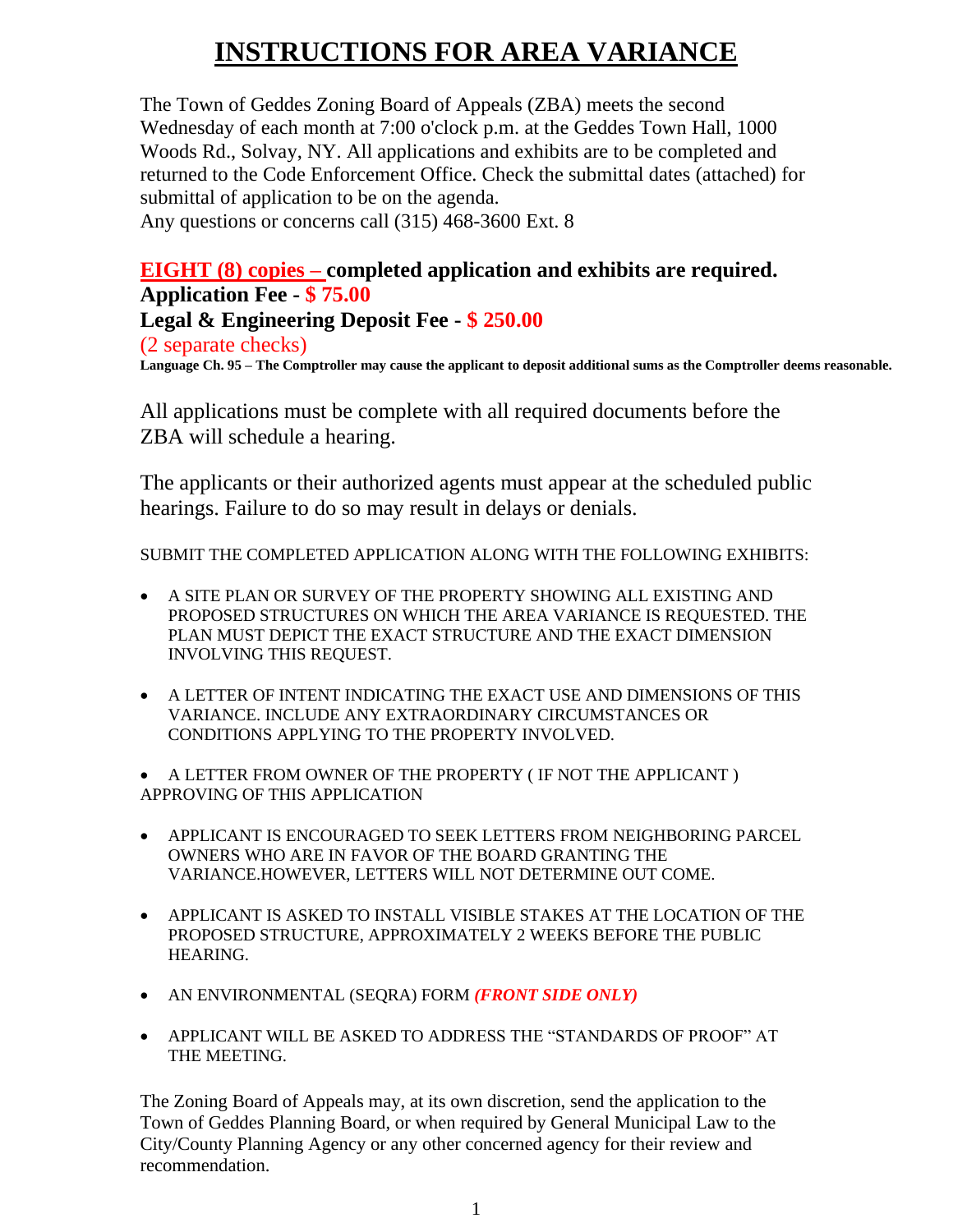## **APPLICATION FOR AREA VARIANCE REQUEST**

| Appeal Case Number ___________________ Date Received         |  |                                         |  |                                                                                  |  |  |
|--------------------------------------------------------------|--|-----------------------------------------|--|----------------------------------------------------------------------------------|--|--|
| Project # $\frac{1}{\sqrt{1-\frac{1}{2}} \cdot \frac{1}{2}}$ |  |                                         |  |                                                                                  |  |  |
|                                                              |  |                                         |  |                                                                                  |  |  |
|                                                              |  |                                         |  |                                                                                  |  |  |
|                                                              |  |                                         |  |                                                                                  |  |  |
|                                                              |  |                                         |  |                                                                                  |  |  |
|                                                              |  |                                         |  | ,我们也不会有什么。""我们的人,我们也不会有什么?""我们的人,我们也不会有什么?""我们的人,我们也不会有什么?""我们的人,我们也不会有什么?""我们的人 |  |  |
|                                                              |  |                                         |  |                                                                                  |  |  |
|                                                              |  |                                         |  |                                                                                  |  |  |
|                                                              |  |                                         |  |                                                                                  |  |  |
|                                                              |  |                                         |  |                                                                                  |  |  |
|                                                              |  |                                         |  | Name of Property Owner                                                           |  |  |
|                                                              |  |                                         |  |                                                                                  |  |  |
|                                                              |  |                                         |  |                                                                                  |  |  |
|                                                              |  |                                         |  |                                                                                  |  |  |
| This applicant requests a variance to pursuant               |  |                                         |  |                                                                                  |  |  |
|                                                              |  |                                         |  |                                                                                  |  |  |
|                                                              |  | of the Town of Geddes Zoning Ordinance. |  |                                                                                  |  |  |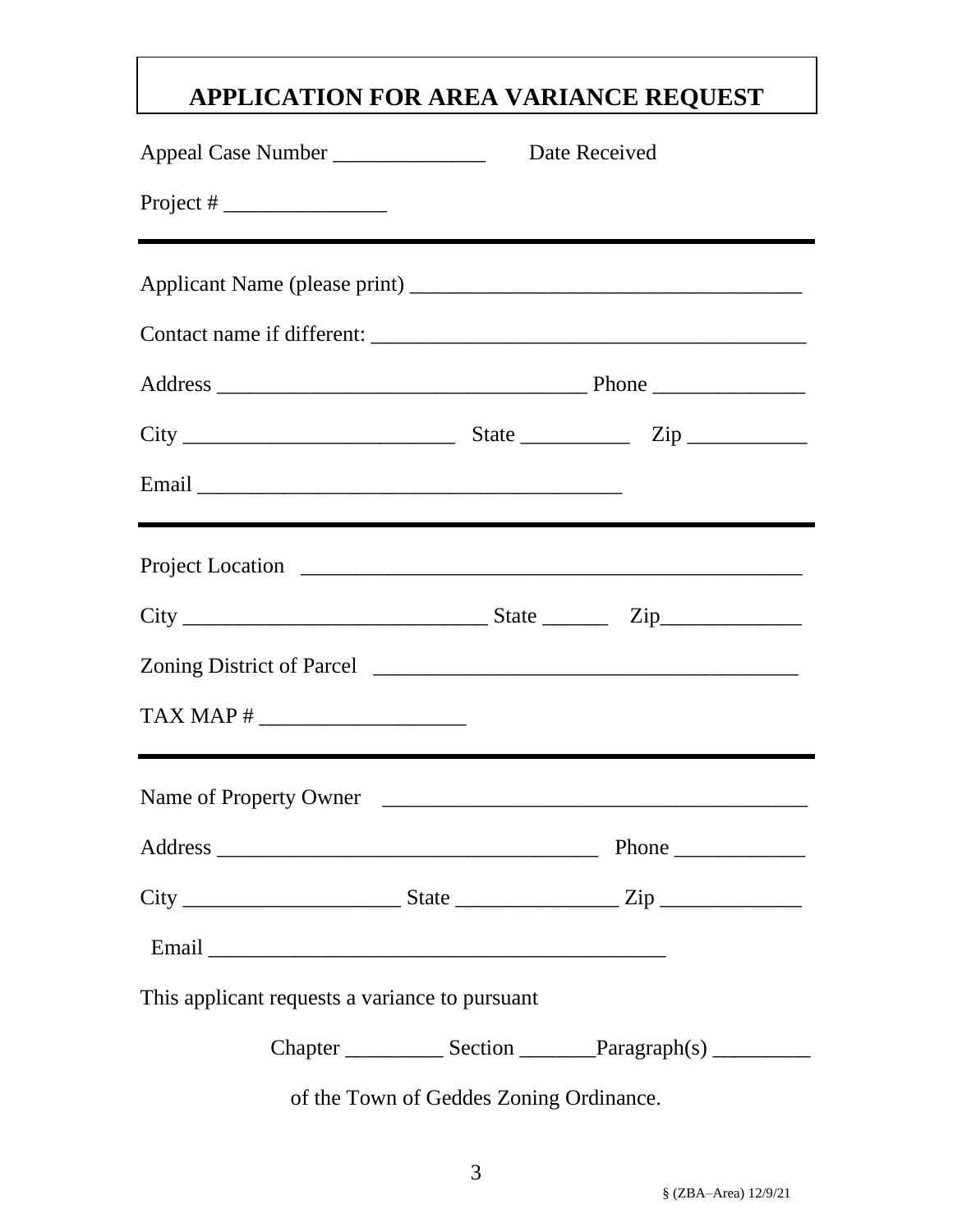| <b>Project Description</b>                                                   |
|------------------------------------------------------------------------------|
|                                                                              |
|                                                                              |
|                                                                              |
|                                                                              |
|                                                                              |
|                                                                              |
|                                                                              |
|                                                                              |
|                                                                              |
| <b>Justification of Request</b>                                              |
|                                                                              |
|                                                                              |
|                                                                              |
|                                                                              |
|                                                                              |
|                                                                              |
|                                                                              |
|                                                                              |
|                                                                              |
|                                                                              |
|                                                                              |
|                                                                              |
|                                                                              |
| Are there any deed restrictions that do not allow the area variance that you |
| are requesting?                                                              |
|                                                                              |
|                                                                              |
|                                                                              |
|                                                                              |